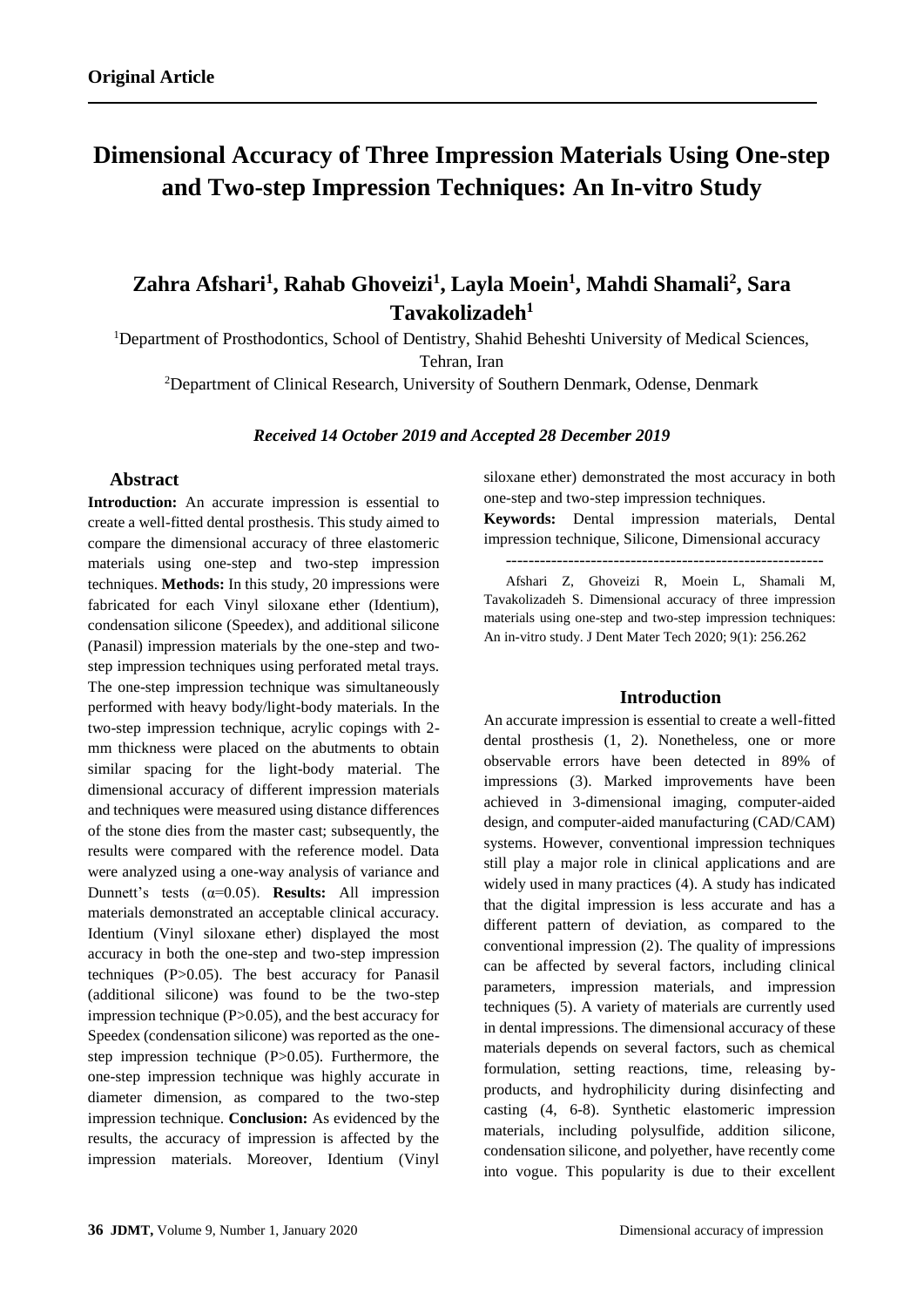elastic recovery, adequate tear resistance, optimal accuracy, and virtually ideal dimensional stability (1). Vinyl siloxane ether has been recently introduced with good mechanical and flow properties, excellent wetting characteristics in the unset, and set conditions; however, its accuracy has not been well-established yet (4). In general, impression techniques can be categorized into mono-phase and dual-phase. Materials used in the monophase technique have a medium viscosity, and the impression technique is completed in a single-step procedure. In the dual-phase technique, the heavybody/light-body technique is used in the one or two steps with or without spacer (1, 8). Some studies have noted that the dimensional accuracy of impression depends more on technique rather than impression material. Nevertheless, impression materials were found to have the most important part of the impression dimensional



Figure 1. The stainless steel model and special tray Figure 2. Measurement of intra-abutment and inter-

accuracy according to some other studies (9-11). In addition, no significant difference was detected between the one-step and two-step impression techniques in some other investigations (12, 13). Nonetheless, the results of one study were indicative of more accuracy in the twostep impression technique, in comparison to the one-step impression technique (1). There exists considerable controversy over the effects of the impression technique and material on the accuracy of stone dies. With this background in mind, this in vitro study aimed to compare the dimensional accuracy of three elastomeric materials, including Vinyl siloxane ether, condensation silicone, and additional silicone using one-step and two-step impression techniques.



abutment distances

#### **Materials and Methods**

This in vitro study was carried out in the Department of Prosthodontics, School of Dentistry, Shahid Beheshti University of Medical Sciences, Tehran, Iran. A stainless steel model containing 2 tapered abutments was designed with 3D Auto CAD and made by Computerized Numerically Controlled (CNC) according to the ANSI/ADA specifications (8.015 mm height, 6.330 mm and 8.450 mm base dimensions, and 28.270 mm distance between the centers of the abutments). Reference grooves were prepared on occlusal and proximal surfaces. Horizontal grooves with 0.250 mm, 0.500 mm, and 0.750 mm and vertical grooves with 0.250 mm dimensions were made on the occlusal surface (9). Vertical grooves were extended to the axial surfaces. To make a reproducible impression position, the stainless steel model was established on a model with 2 plates (with a 100 mm width and 110 mm length) and 4 guiding rods. Perforated metal tray and the stainless steel model were attached to the upper and lower plate, respectively. The

distance between abutments and the tray was measured at 5 mm in the base of the abutments and 6 mm in occlusal and proximal walls (Figure 1). A total of 60 impression samples were assigned to three groups. Thereafter, 20 impression samples were made for each material, including Identium Vinyl siloxane ether (A-Silicone+Polyether, Kettenbach, Germany) as group I, Panasil additional silicone (A-silicone, Kettenbach, Germany) as group II, and Speedex condensation silicone (C-silicone, Coltene, Switzerland) as group III. In each material group, 10 impressions with the one-step technique (Method A) and 10 impressions with the twostep technique (Method B) were made. In the one-step impression technique, heavy body/ light body impression materials were simultaneously used. In the two-step impression technique, the heavy body/light body material was made first with a 2 mm-thick coping that is fitted onto the abutments. Subsequently, in the second step, the copings were removed from the abutments and the light body material was added. All impression materials were used by one person according to the manufacturers'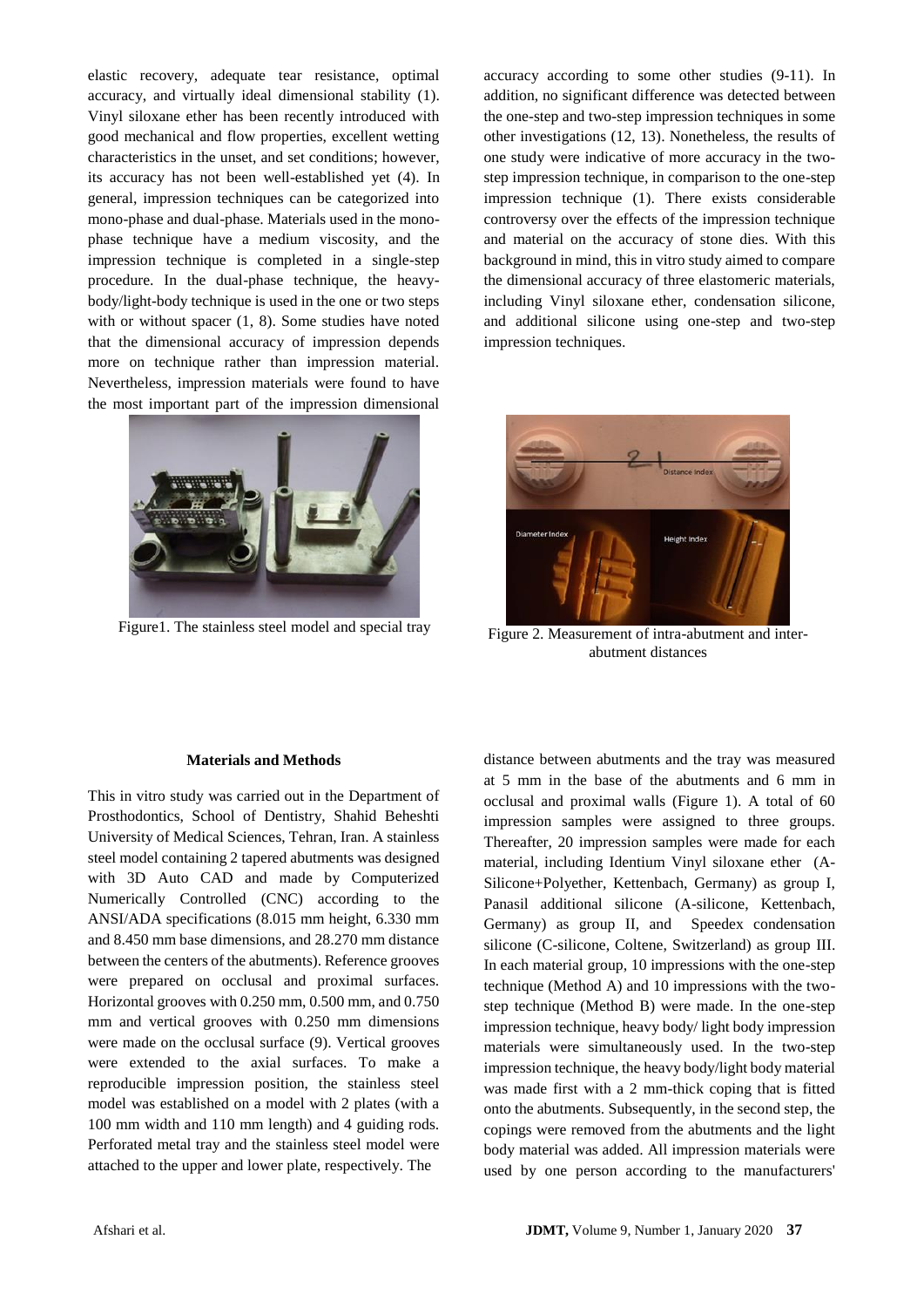instructions. The pressure of placing the tray on the stainless steel model was raised until the establishment of absolute contact between the tray and the model interface. To simulate the intraoral environments, the tray and abutment complexes were kept in the humidified incubator at 37˚C until the end of the impression setting time (14). All impressions were stored at 23˚C room temperature for 1 h; thereafter, they were poured with improved type IV stone (GC FUJIROCK, Japan). The improved stone was initially mixed by hand for 10 sec and was mechanically mixed under vacuum for 20 sec. Subsequently, while vibrating, it was poured into the impression and allowed to polymerize for 1 h before the separation. All measurements were taken by a single operator 48 h after the separation. Three different dimensions in the stainless steel model and stone casts were measured at room temperature (23˚C). The dimensions included: 1) Diameter index: the distance between 2 points from intersections between external walls of the internal and the external grooves with 0.5 mm groove in one abutment, 2) Distance index: distance between external walls of external grooves in the point of their intersections with 0.5-mm grooves in 2 abutments from each other, and 3) Height index: the height of the middle vertical groove in one abutment in axial wall (Figure 2). Inter-abutment distances (1 and 3) were determined using the Olympus stereo microscope image on its own software with 12.6 magnification and 10  $\mu$ m accuracy (OLYMPUS / SZ3060 STU1, USA). The intraabutment distance was captured with Nikon digital camera (Nikon D3400 w Japan) with 5 µm accuracy and read with the stereo microscope software. Notably, all measurements were repeated three times and the obtained means of the three measurements were used for further analysis. The data were analyzed in SPSS software (version 20.0). The one-way analysis of variance (ANOVA) was used to compare the means. In addition, Dunnett's test was used for multiple mean comparisons with the reference model's dimensions. A p-value less than 0.05 was considered statistically significant.

## **Results**

Table I demonstrates the mean values of impression materials on the stainless steel model in each diameter, distance, and height dimensions using the one-step and two-step impression techniques. The deviations from all impression materials were reported to be within a clinically acceptable range  $(< 90 \text{ µm})$ . Regarding the onestep impression technique, one-way ANOVA within each dimension detected statistically significant differences among the three impression materials in distance  $(F=3.104, P=0.039)$  and height  $(F=4.76,$ P=0.007) dimensions. Nonetheless, no significant difference was detected among the three materials in diameter dimension (F=0.038, P=0.99). Further analysis was carried out for pairwise comparisons between three dimensions of the different materials and the reference model (stainless steel model) in the one-step technique. The results of this analysis revealed statistically significant differences between Panasil impression casts and the reference model in the distance  $(P=0.021)$  and height (P=0.009) dimensions (Table II). Nevertheless, no statistically significant differences were observed between Panasil impression casts and the reference model in terms of measured dimensions of Identium and Speedex (Table II). Regarding the two-step impression technique, one-way ANOVA within each dimension revealed statistically significant differences between the three impression materials in distance (F=7.059, P=0.001), height  $(F=5.011, P=0.005)$ , and diameter (F=3.229, P=0.034) dimensions. In addition, further analysis with Dunnett's test indicated statistically significant differences between Panasil impression casts and the reference model in the height dimension (P=0.004) and between Speedex impression casts and the reference model in the distance (P=0.001) and diameter (P=0.03) dimensions (Table III).

| <b>Dimensions</b> | <b>Materials</b> | technique<br>impression<br>One-step | technique<br>Two-step<br>impression |
|-------------------|------------------|-------------------------------------|-------------------------------------|
|                   |                  | $(n=10)$                            | $(n=10)$                            |
|                   |                  |                                     |                                     |
|                   |                  | $Mean \pm SD$                       | $Mean \pm SD$                       |
|                   |                  |                                     |                                     |
| Distance          | Identium         | $30.827 \pm 0.030$                  | $30.820 \pm 0.051$                  |
|                   |                  |                                     |                                     |
| $(30.82)^*$       | Panasil          | $30.869 \pm 0.055$                  | $30.830 \pm 0.021$                  |
|                   |                  |                                     |                                     |

| Table I. Mean and standard deviation of stone cast dimensions in mm in each group using one-step and two-step |  |
|---------------------------------------------------------------------------------------------------------------|--|
| impression techniques                                                                                         |  |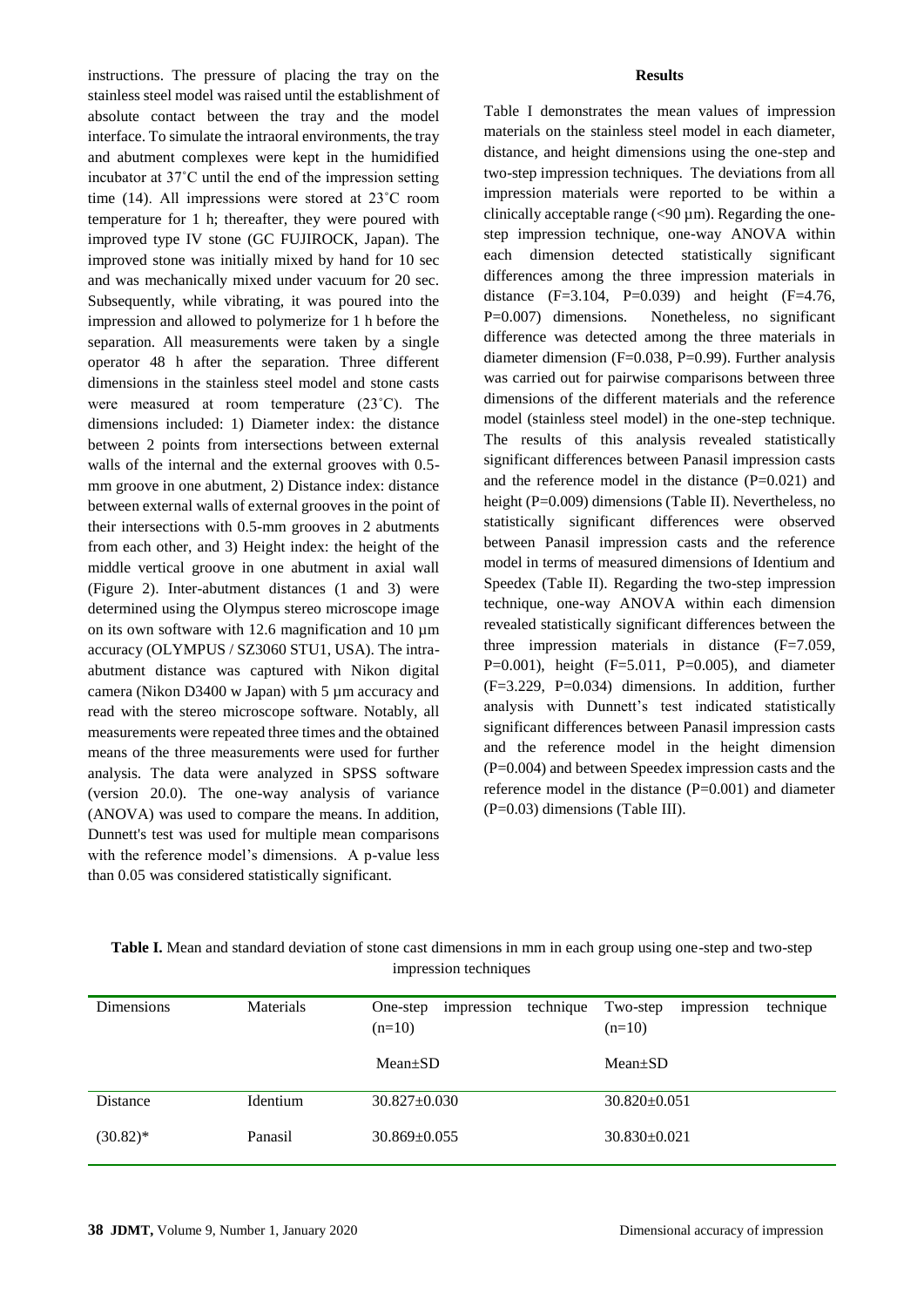|            | Speedex  | 30.842±0.048      | $30.887 \pm 0.050$ |
|------------|----------|-------------------|--------------------|
| Height     | Identium | $6.501 \pm 0.017$ | $6.503 \pm 0.009$  |
| $(6.5)^*$  | Panasil  | $6.520 \pm 0.019$ | $6.511 \pm 0.009$  |
|            | Speedex  | $6.514 \pm 0.013$ | $6.501 \pm 0.006$  |
| Diameter   | Identium | $2.717 \pm 0.013$ | $2.720 \pm 0.012$  |
| $(2.72)^*$ | Panasil  | $2.716 \pm 0.013$ | $2.726 \pm 0.025$  |
|            | Speedex  | $2.721 \pm 0.074$ | $2.751 \pm 0.044$  |
|            |          |                   |                    |

\*Reference's measurements.

## **Table II.** Comparison of means differences in each material dimensions with reference model in one-step impression technique using Dunnett's test

| Dimensions | Materials       | Mean Difference (Material-Reference) | 95% CI          | P-value |
|------------|-----------------|--------------------------------------|-----------------|---------|
| Distance   | <b>Identium</b> | 0.007                                | $-0.036, 0.050$ | 0.960   |
|            | <b>Panasil</b>  | $0.049*$                             | 0.006, 0.093    | 0.021   |
|            | <b>Speedex</b>  | 0.022                                | $-0.021, 0.065$ | 0.467   |
| Height     | <b>Identium</b> | 0.001                                | $-0.014, 0.016$ | 0.997   |
|            | <b>Panasil</b>  | $0.020*$                             | 0.004, 0.035    | 0.009   |
|            | <b>Speedex</b>  | 0.014                                | $-0.001, 0.029$ | 0.088   |
| Diameter   | <b>Identium</b> | $-0.003$                             | $-0.045, 0.039$ | 0.996   |
|            | <b>Panasil</b>  | $-0.004$                             | $-0.046, 0.038$ | 0.991   |
|            | <b>Speedex</b>  | 0.000                                | $-0.041, 0.043$ | 1.000   |

\* Statistical difference with the reference model

## **Table III.** Comparison of means differences in each material dimensions with reference model in two-step impression technique using Dunnett's test

| <b>Dimensions</b> | <b>Materials</b> | MeanDifference<br>(Material-Reference) | 95% CI          | P-value |
|-------------------|------------------|----------------------------------------|-----------------|---------|
| Distance          | Identium         | 0.000                                  | $-0.042, 0.042$ | 1.000   |
|                   | Panasil          | 0.010                                  | $-0.032, 0.052$ | 0.887   |
|                   | <b>Speedex</b>   | $0.067*$                               | 0.025, 0.109    | 0.001   |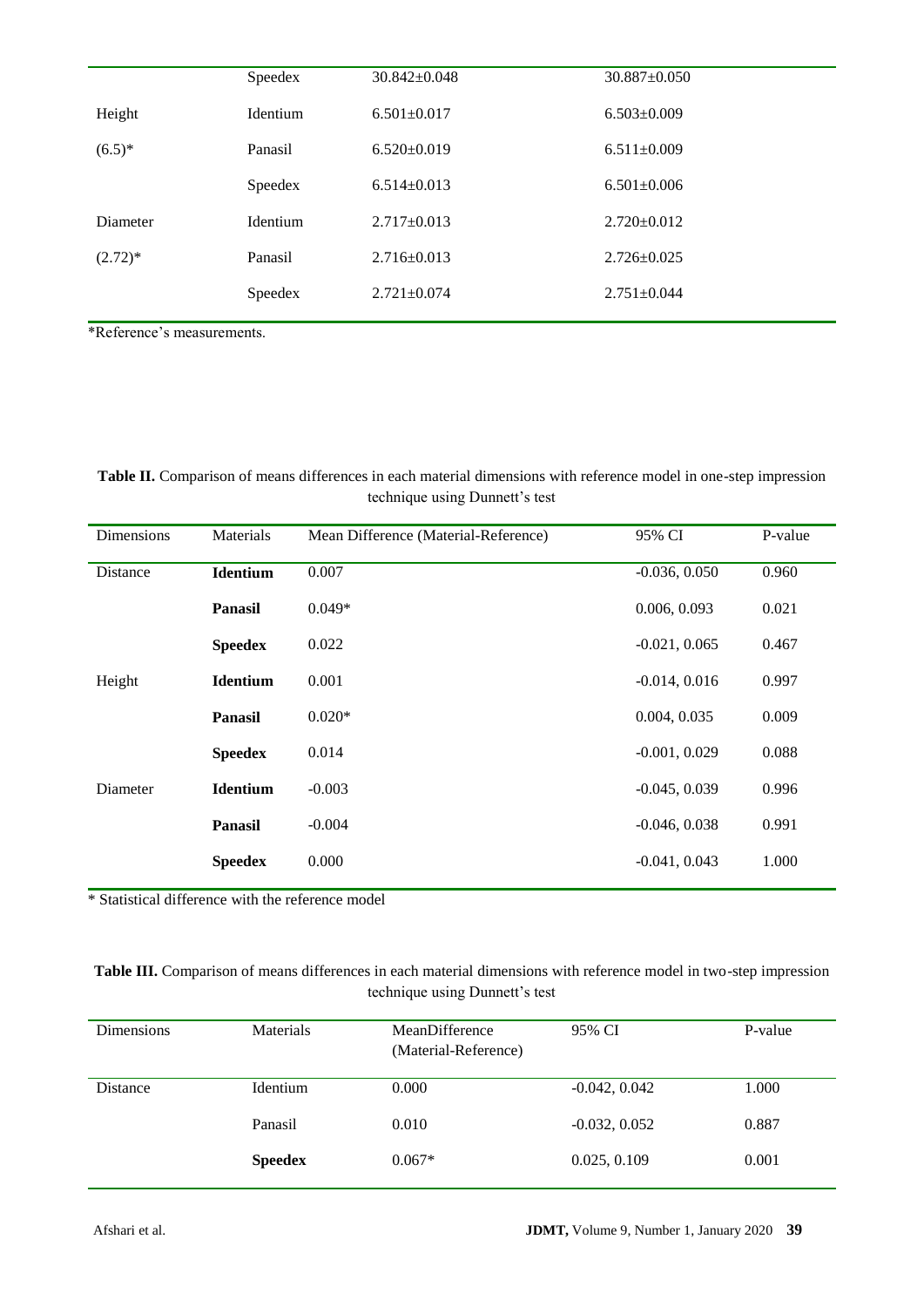| Height   | Identium       | 0.003    | $-0.005, 0.010$ | 0.662 |
|----------|----------------|----------|-----------------|-------|
|          | <b>Panasil</b> | $0.011*$ | 0.003, 0.019    | 0.004 |
| Diameter | Speedex        | 0.001    | $-0.007, 0.009$ | 0.978 |
|          | Identium       | 0.000    | $-0.028, 0.028$ | 1.000 |
|          | Panasil        | 0.006    | $-0.022, 0.034$ | 0.918 |
|          | <b>Speedex</b> | $0.031*$ | 0.002, 0.059    | 0.030 |
|          |                |          |                 |       |

\* Statistical difference with the reference model

#### **Discussion**

The present study investigated the accuracy of the three different elastomeric impression materials in the one-step and two-step impression techniques. The obtained results indicated that Identium (Vinyl siloxane ether) had the greatest dimensionally accuracy in the one-step and twostep impression techniques with no significant differences in the three dimensions. On the contrary, Panasil was found to have the most dimensional accuracy in a study which compared three impression materials, including Identium, Panasil, and Impregum (polyether) using a 3-dimensional approach (15). In the present study, Panasil (additional silicone) demonstrated a significant increase in distance (49.78 µm) and height (20 µm) dimensions in the one-step impression technique. Moreover, it displayed a significant increase in height  $dimension (11 \text{ nm})$  in the two-step impression technique. as compared to the reference model. Therefore, the best dimensional accuracy for Panasil was found to be the two-step impression technique. In a similar vein, previous studies have noted that addition silicone as impression material has greater dimensional accuracy in the two-step technique (1, 9). In contrast, Pande and Parkhedkar (16) have indicated that addition silicone as impression material demonstrates greater dimensional accuracy in the one-step, in comparison to the two-step technique. Idris et al. (13) have found statistically significant differences in percentage deviations for both techniques, compared to the reference model among the intra-abutment and inter-abutment distances in addition silicone. In the current study, Speedex (condensation silicone) showed a significant increase in distance (67  $\mu$ m) and diameter (31  $\mu$ m) dimensions in the two-step impression technique, as compared to the reference model. Accordingly, it can be concluded that the best dimensional accuracy for Speedex was the one-step impression technique. Nonetheless, Vitti et al. (17) have reported no significant dimensional difference among the impression techniques using condensation silicone (17). Addition silicone materials were found to have the greatest accuracy and stability in a comparative study of

ten impression materials of alginate, addition silicone, and condensation silicone (10). In addition, the literature review of dimensional stability and accuracy of siliconebased impression materials using different impression techniques suggested the superiority of the addition silicone over condensation silicone (18). A limited number of studies have compared Vinyl siloxane ether to addition silicone using different impression techniques. Accordingly, further studies are recommended to compare Vinyl siloxane ether to other impression materials using different impression techniques. In the present study, the one-step impression technique was found to be highly accurate in the diameter dimension, as compared to the two-step impression technique. Some studies have also recognized the onestep technique as more accurate (12, 16), while the twostep technique was reported to be superior in other studies (1, 19). On the other hand, some other studies have indicated no significant differences between these two techniques (11, 13). The previous studies have yielded conflicting results regarding the effect of impression techniques on the dimensional accuracy of stone cast. This discrepancy could be attributed to the difference in the materials, protocols, and evaluation methods. Both impression techniques have their own strengths and drawbacks. The one-step technique is easier to perform and economically reasonable. However, there are some concerns regarding the accuracy of this technique. One of the considerations is related to surface defects, such as covering of finish line by heavy body, in a case that the heavy body pushed the light-body wash off the prepared tooth (9, 13). Another problem is the possibility of removing the light-body material from the tooth by patients' tongue when the light body material is on the preparation. Although the twostep technique does not pose these problems, it may cause some concerns during the reseating of the heavy body. In other words, the light-body material can spread along the occlusal surfaces and cause an occlusal step on adjacent teeth. Some distortions are generated during the second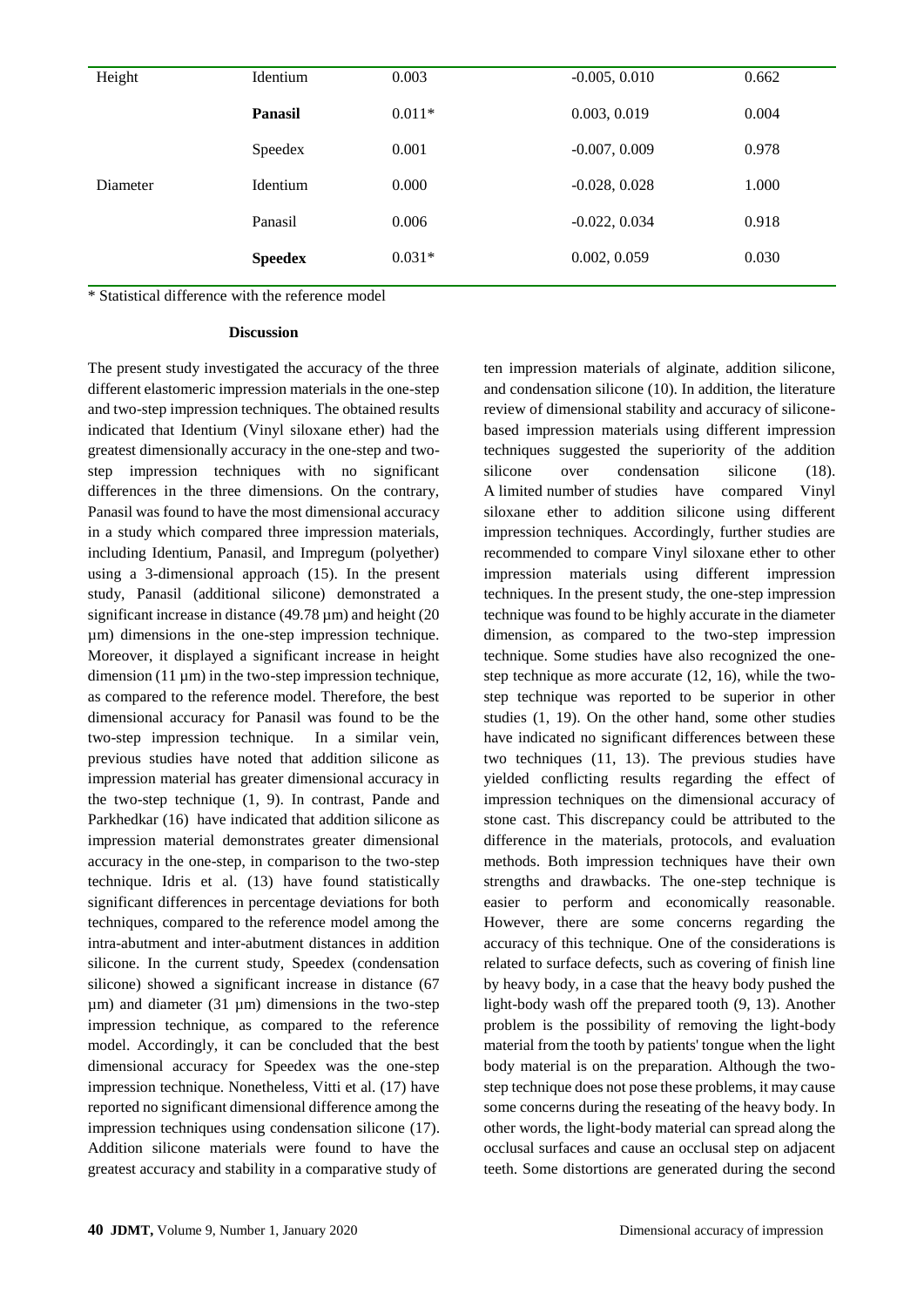step as a result of the displacement of light-body material. These distortions are recognized as a major concern about the reduced dimensional accuracy of the impression in the two-step technique. Furthermore, the increased inter-abutment distances are also reported in the two-step technique due to the displacement of the preliminary heavy body impression during the seating by light body material (9). Every study has some limitations which should be addressed in the paper. In this regard, in the present study, the impressions were not disinfected which may cause possible bias in dimensional accuracy in our results. Moreover, the effect of the oral cavity environment, such as saliva, blood, and soft tissue, was not examined in the current study. Therefore, further studies are recommended to examine the effect of the oral cavity environment on the dimensional accuracy of different impression materials and techniques. Furthermore, it is suggested that additional studies be conducted to investigate the accuracy of the two-step technique without spacer using the ultralight body Vinyl siloxane ether impression.

#### **References**

1. Levartovsky S, Zalis M, Pilo R, Harel N, Ganor Y, Brosh T. The effect of one‐step vs. two‐step impression techniques on long‐term accuracy and dimensional stability when the finish line is within the gingival sulcular area. J Prosthodont. 2014; 23(2):124-133.

2. Ender A, Mehl A. Accuracy of complete-arch dental impressions: a new method of measuring trueness and precision. J Prosthet Dent. 2013; 109(2):121-128.

3. Samet N, Shohat M, Livny A, Weiss EI. A clinical evaluation of fixed partial denture impressions. J Prosthet Dent. 2005; 94(2):112-117.

4. Stober T, Johnson GH, Schmitter M. Accuracy of the newly formulated vinyl siloxanether elastomeric impression material. J Prosthet Dent. 2010; 103(4):228- 239.

5. Luthardt RG, Walter MH, Weber A, Koch R, Rudolph H. Clinical parameters influencing the accuracy of 1- and 2-stage impressions: a randomized controlled trial. Int J Prosthodont. 2008; 21(4):322-327.

6. Petrie CS, Walker MP, O'Mahony a M, Spencer P. Dimensional accuracy and surface detail reproduction of

#### **Conclusion**

Considering the limitations of this study and based on the obtained results, all impression materials had an acceptable clinical accuracy. Identium (Vinyl siloxane ether) demonstrated the most accuracy in the one-step and two-step impression techniques. The best accuracy for Panasil (additional silicone) was reported as the twostep impression technique and the best accuracy for Speedex (condensation silicone) was found to be the onestep impression technique. Furthermore, the one-step impression technique was highly accurate in diameter dimension, in comparison to the two-step impression technique. As evidenced by the results, the accuracy of impression is affected by impression technique along with the impression materials. Therefore, the results of the current study are of great help in selecting the proper impression technique and/or material in practice to achieve the best accuracy of impression.

#### Conflict of Interest:

The authors declare that there is no conflict of

Interest.

two hydrophilic vinyl polysiloxane impression materials tested under dry, moist, and wet conditions. J Prosthet Dent. 2003; 90(4):365-372.

7. Rupp F, Axmann D, Jacobi A, Groten M, Geis-Gerstorfer J. Hydrophilicity of elastomeric non-aqueous impression materials during setting. Dent Mater. 2005; 21(2):94-102.

8. Mondon M, Ziegler C. Changes in water contact angles during the first phase of setting of dental impression. Int J Prosthodont. 2003; 16(1):49-53.

9. Caputi S, Varvara G. Dimensional accuracy of resultant casts made by a monophase, one-step and twostep, and a novel two-step putty/light-body impression technique: an in vitro study. J Prosthet Dent. 2008; 99(4):274-281.

10. Chen SY, Liang WM, Chen FN. Factors affecting the accuracy of elastometric impression materials. J Dent. 2004; 32(8):603-609.

11. Lee IK, DeLong R, Pintado MR, Malik R. Evaluation of factors affecting the accuracy of impressions using quantitative surface analysis. Oper Dent. 1995; 20(6):246-252.